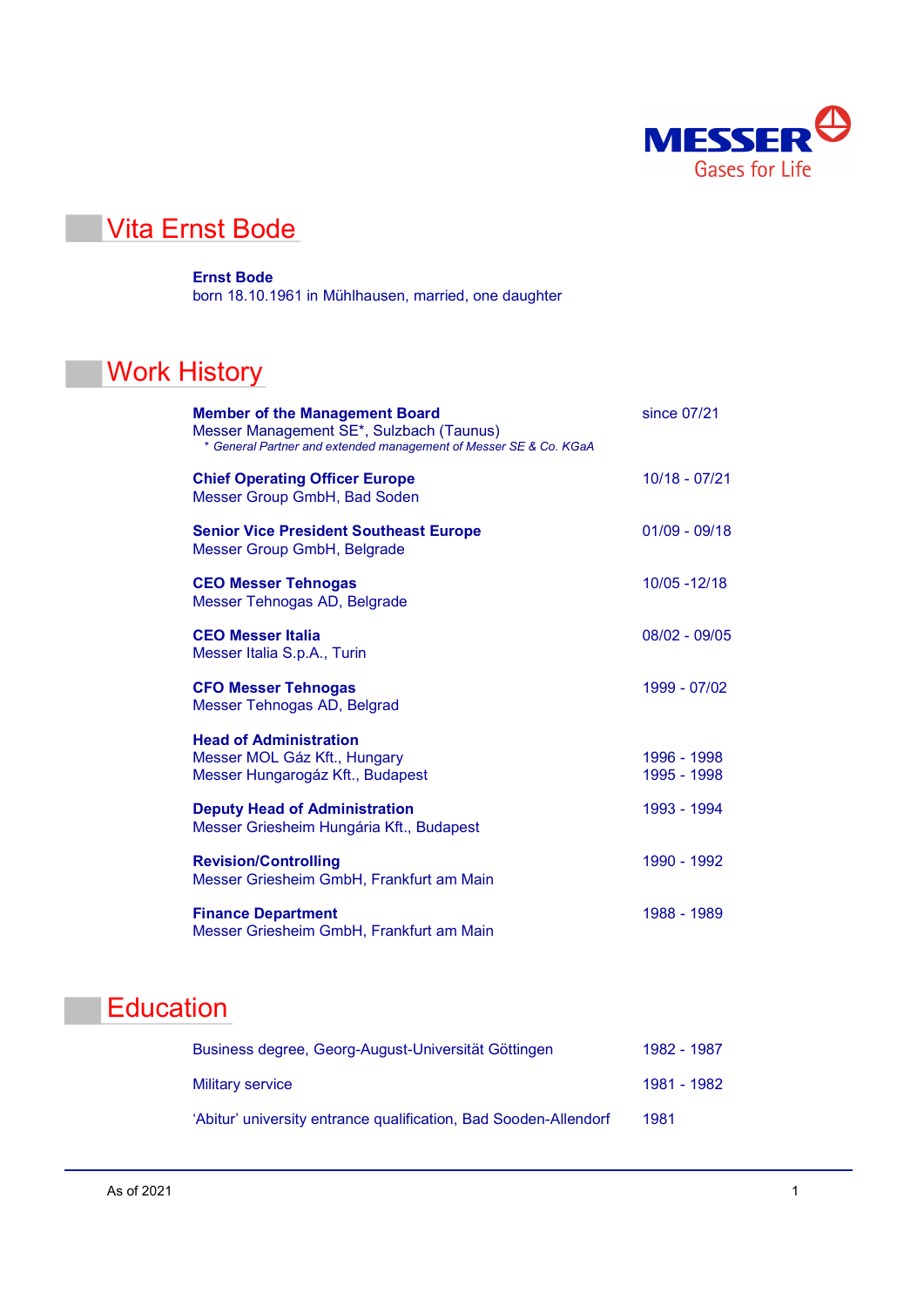

#### Languages

German – native language English – full professional proficiency Hungarian – basic knowledge Italian – advanced Serbian – fluent

### **Other Positions**

- Chairman or member of various supervisory committees of Messer
- Member of the Advisory Board of Messer Industries GmbH

| <b>Honorary positions:</b><br>- President of the German-Serbian Business Association | 2007 - 2012 |
|--------------------------------------------------------------------------------------|-------------|
| - National Alliance for Local Economic Development board member                      | 2011 - 2017 |